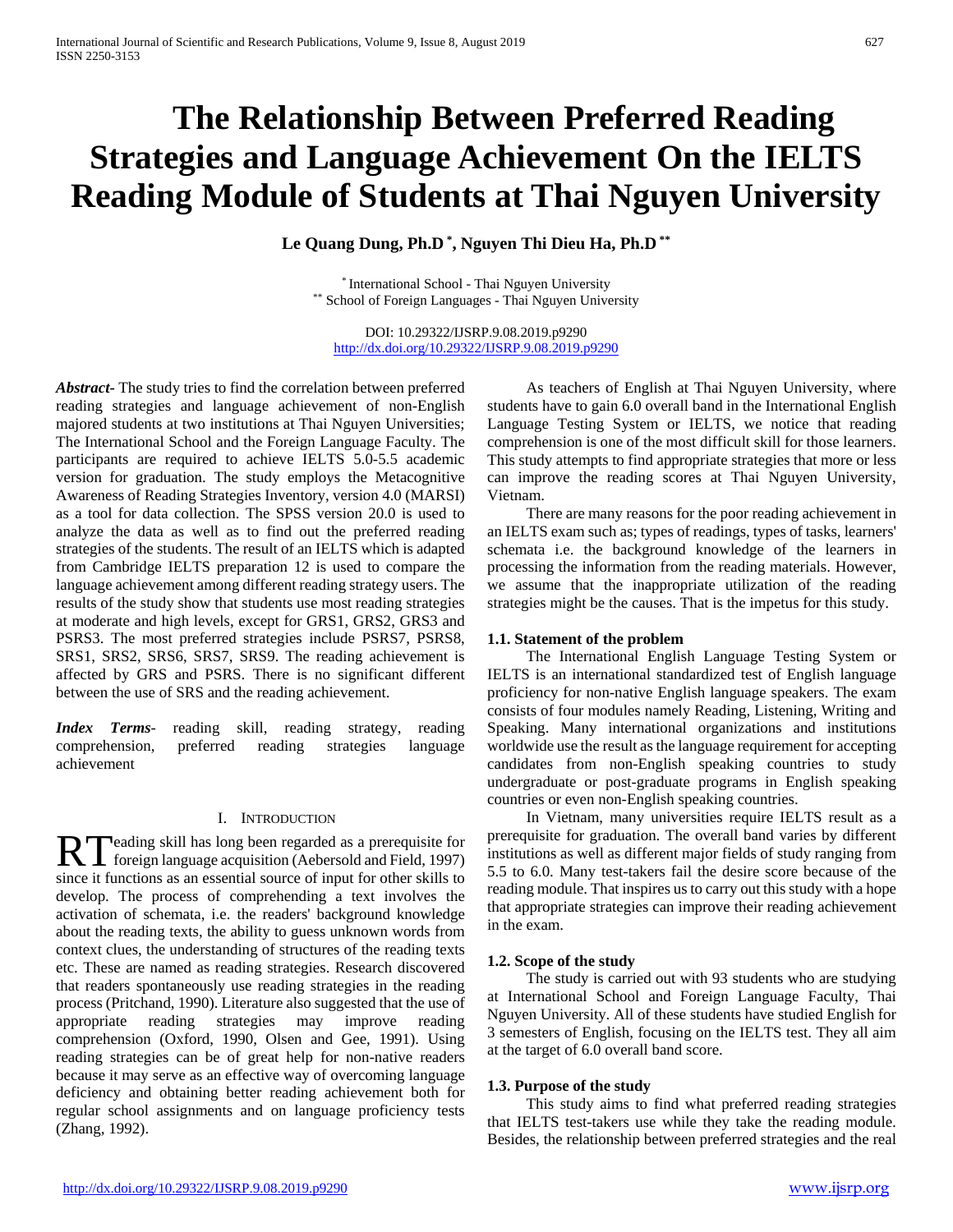achievement in the reading task will be explored. The results of the study will be used to raise awareness in the utilization of appropriate reading strategies for all IELTS test-takers. In addition, the findings from this study may have some implications for teachers who wish to do better in preparation courses.

## **1.4. Research questions**

 From the above mentioned aims, the study attempts to answer the following questions:

 1. What are preferred reading strategies students reported using when they take the reading module in the IELTS exam?

 2. To what extent do the uses of reading strategies affect the reading achievement?

# II. LITERATURE REVIEW

 In this part of the study, the first focus will be discussions about the importance of reading strategies while taking the IELTS test. In the second part a review of related literature on models of reading, reading strategies definitions as well as research findings in the filed will be discussed.

# **2.1. The importance of reading strategies**

 Reading strategies or methods refers to a planned or established way of reading. The foundation of reading comprehension strategies is the ability to decode information using techniques and activities designed to help students become active, purposeful readers. Strategies may also be applied as individualized assessment tools. This analysis not only provide indepth information about what strategies a reader is using, but also identifies areas that need attention for reading to develop.

 There are a variety of reasons why IELTS reading is difficult, this may include; academic vocabulary that means the words in the IELTS readings are unusually used in daily life but common in topics of reading academic. In addition, the reading module is quite long in terms of three reading passages of approximately 3000 words. Another thing that makes reading is a challenge is the types of tasks, i.e. types of questions such as; multiple choice, gap-filling, summary or flow-chart completion. In order to gain high score test-takers are advised to use appropriate strategies while taking the reading module.

# **2.2. Models of reading comprehension**

 Research in the field of reading has identified theories of reading models such as; bottom-up, top-down, and interactive.

# *2.2.1. Bottom-up models*

 In bottom-up models, the reading process is considered a text-driven decoding process wherein the sole role of the reader is to reconstruct meaning embedded in the smallest units of text (Gough, 1972; Carrell, 1988; McKoon & Radcliff, 1992). It views the text as a "chain of isolated words, each of which is to be deciphered individually" (Martinez-Lang, 1995:70), and the reader as someone who "approaches the text by concentrating exclusively on the combination of letters and words in a purely linear manner" (p. 70). Meaning is understood through analysis of individual parts of the language and the reader processes language in a sequential manner, "combining sounds or letters to form

 There are criticisms towards this model of reading. Firstly, it is entirely text-driven and the readers are simply passive recipients of the information provided (Paris and Hamilton, 2009). Secondly, meaning can only be constructed separately at word or sentence level, which hinders the process of achieving overall meaning (Nuttall, 1996). The reading speed is also significantly reduced when readers have to focus on every single word and try to understand every single detail.

# *2.2.2. Top-down models*

 In contrast, the top-down models take the opposite position and consider the reader and his/her interests, world knowledge, and reading skills as the driving force behind reading comprehension (Goodman, 1968; Graesser, Singer & Trabasso, 1994; Omaggio Hadley, 1979; Barnett, 1989). The top-down models emphasize the use of schemata in processing the information of the texts. Schema is defined as a mental structure of all the particular experiences a reader has, which can grow and change throughout his life (Nuttall, 1996:7). This concept-driven model was also advocated by other authors like Kolers (1972), Smith (1973) or Goodman (1976), emphasizing the active role of readers in approaching meaning. With the activation of schemata, the readers can interact with the texts by making and confirming predictions, asking oneself questions, evaluating the text information, etc. instead of just absorbing the contents passively. A more moderate top-down position is found in Goodman (1968), who depicts the reading process as a "psycholinguistic guessing game" (p. 126) where the reader reduces his or her dependence upon the text itself by employing strategies such as predicting and sampling. In other words the reader uses "general knowledge of the world or of particular text components to make intelligent guesses about what might come next in the text [and] samples only enough of the text to confirm or reject these guesses" (Barnett, 1989:13).

 However, this model tends to undervalue the importance of word recognition and decoding in the reading process. According to Carrell and Eskey (1988), if readers do not pay enough attention to words or sentences in the text, they will find it harder to confirm the hypotheses already made. Furthermore, this model may not be appropriate for less fluent readers who lack certain background knowledge to generate predictions (Stanovich, 1980).

# *2.2.3. Interactive models*

 By taking the advantages of both above-mentioned models, interactive models suggest that readers should use bottom-up and top-down strategies as two complementary approaches in facilitating comprehension. Nuttall (1996) viewed bottom-up as the action of a "scientist with a magnifying glass examining the ecology of a transect" (17), and top-down as "an eagle's eye view of the landscape" (16). These metaphors illustrate the nature of both reading models: while bottom-up draws readers attention to small details through decoding letters and words, analyzing sentence structures or scrutinizing the lexis and syntax; top-down help readers draw an overview of the text based on their background knowledge and past experiences. The combination of an "eagle's eye view" and "a magnifying glass" is obviously effective for any reader in constructing meaning from the texts.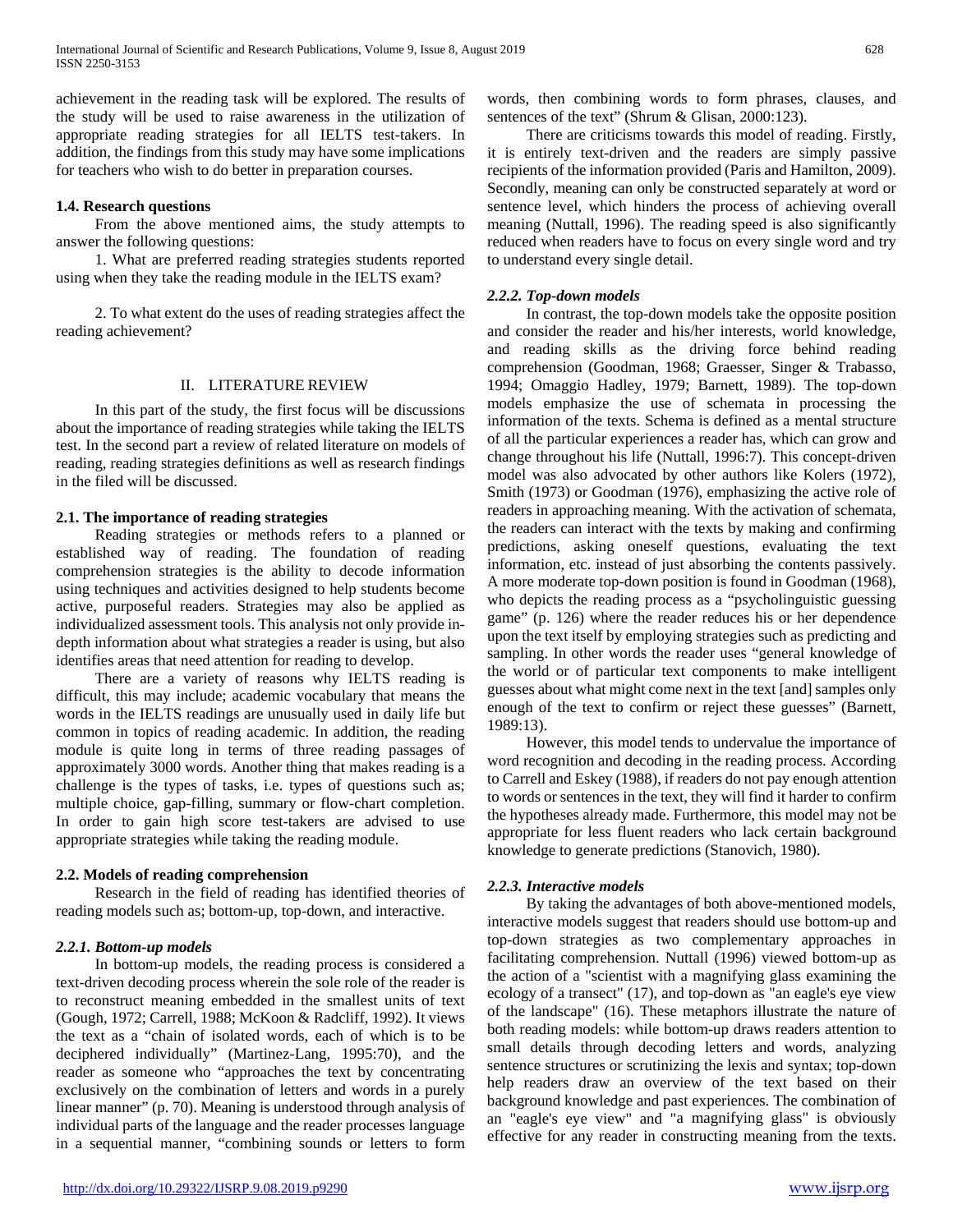Stanovich (1980) and Rumelhart (1994) suggest that readers should make use of multiple sources of knowledge simultaneously to generate the best interpretation of the text input. Whether the knowledge is at lexical, semantic or syntactic level, they can be utilized in both bottom-up and top-down modes.

In general, most researchers have now agreed that the two models function as two complementary processes to aid comprehension, Carrell and Eskey (1988), Barnett (1988), McCarthy and Carter (1994), Day and Bamford (1998); Nunan (1999), McDonough and Shaw (2003), etc.

## **2.3. Definitions of reading strategies**

 Language learning strategies in general and reading strategies in particular have been defined differently by different researchers.

 Winograd & Hare, 1998 (as cited in Anderson, 1999) defined reading strategies as "deliberate actions that learners select and control to achieve desired goal or objectives." According to Paris et al. (1983:293), reading strategies are "skills under consideration" which closely depend on specific reading contexts as well as readers' awareness, control and intention. A strategic reader is described to have three sources of knowledge: declarative knowledge (what the strategies are), procedural knowledge (how to use the strategies), and conditional knowledge (when and why to use the strategies). Block (1986:465) suggested that reading strategies indicate "how readers conceive a task, what textual cues they attend to, how they make sense of what they read, and what they do when they do not understand". Barnett (1988) defined reading strategies as the mental operations conducted by readers when they purposely read a text for comprehension. Oxford and Crookall (1989) explained reading strategies as learning techniques, behaviors, problem-solving skills, or study skills that can lead learners to more effective and efficient learning

### **2.4. Review of related literature about reading strategies**

 There have been many attempts in finding the relationship between reading strategies and language proficiency. However, the results were different because of different subjects and different academic settings. Kate Tzu-Ching Chen and Sabina Chia Li Chen (2015) conducted a study about the use of reading strategies among high school students in Taiwan. The findings were that Students had a preference for global reading strategies, followed by problem-solving strategies and support strategies. Another study by Ngan Mai Hoang (2015) at Northumbria University- UK investigated the relationship between reading strategies use and reading proficiency of Vietnamese students in the United Kingdom. The focus of the study was on the correlation between reading strategy use and reading competence, as well as the differences between higher-proficiency readers and lowerproficiency readers in terms of strategy utilization. The results show that Vietnamese student were medium strategy users, and there was no statistically significant association between overall strategy use and reading comprehension. Poole (2005) used the

Survey of Reading Strategies (SORS) to explore the reading strategies of 248 university ESL students from the Midwest and South of the United States. The results revealed that problemsolving strategies were used with high frequency, while global and support strategies were used with medium frequency. Gorsuch and Taguchi (2008) found that Vietnamese college EFL students mostly used bottom-up, top-down, and cognitive strategies to assist comprehension in repeated reading sessions. Karbalaei (2010) compared reading strategy use in Iranian EFL and Indian ESL college students. They found that Indian ESL students used mostly global and support strategies, as well as metacognitive reading strategies, while Iranian EFL students used mostly problem-solving reading strategies.

 Most of the above mentioned studies have been conducted outside Vietnam with participants from different academic settings with different purposes. This study firstly, attempts to find the preferred reading strategies used by students at Thai Nguyen University, Vietnam who are struggling the IELTS reading exam. Secondly, we would like to find the correlation between the preferred strategies and the language achievement of those testtakers.

# III. METHODOLOGIES

# **3.1. Participants**

 The participants in this study consist of 75 students from two institutions of Thai Nguyen University; 30 students are from Foreign Language Faculty and 45 students come from The International School. These students have completed three semester of English focusing on the IELTS exam. The target overall score is 6.0. These students have taken the IELTS (institutional version) several times and the reading module seems to be the most challenge for them.

# **3.2. Instrument**

 The instrument used in this study was the Metacognitive Awareness of Reading Strategies Inventory (MARSI) version 1.0, which was originally developed by Mokhtari andReichard (2002) as a tool to measure native English language learners' awareness of reading strategy usage. Some of the items have been altered or reworded to be closed to the IELTS questions. The MARSI consists of 30 items that measure awareness reading strategies. In this questionnaire each item is accompanied with a 5-point, Likerttype scale, 1 (never or almost never do this), 2 (only occasionally do this), 3 (sometimes do this), 4 (usually do this), 5 (always or almost always do this) in which scores of 2.4 or below demonstrate low strategy use, 2.5 to 3.4 show moderate strategy use, and 3.5 or above signifies high strategy use.

 The Cronbach alpha is 0.766 and Cronbach alpha based on standardized item is 0.826 reveal that the questionnaires are highly reliable. (Table 1)

**Reliability Statistics**

| www.napinty platistics |                                              |            |
|------------------------|----------------------------------------------|------------|
| Cronbach's Alpha       | Cronbach's Alpha Based on Standardized Items | N of Items |
| .766                   | .826                                         |            |
|                        | __ _ _ _ _ _ _ _                             |            |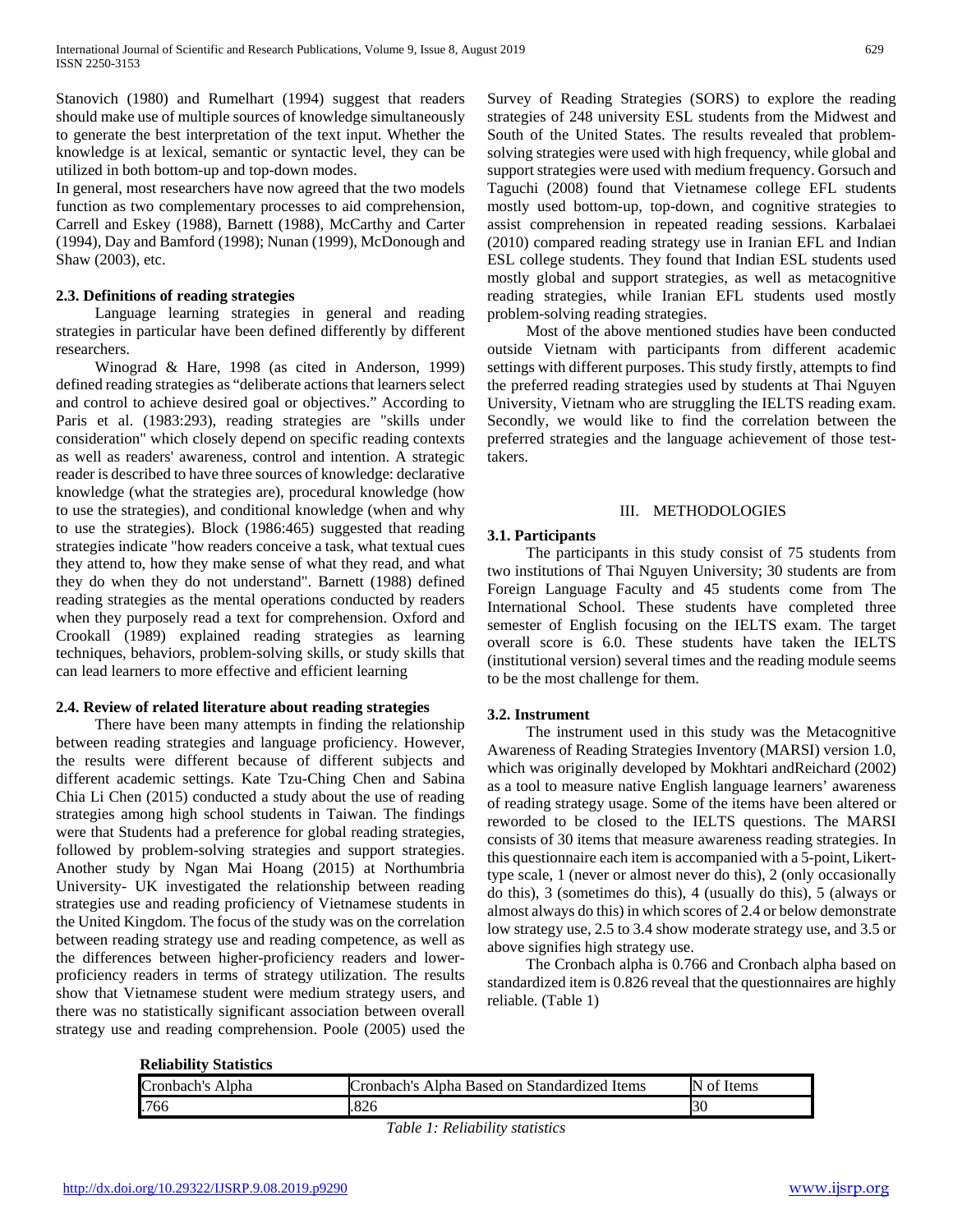### **3.3. Procedures and statistical analysis**

 In this study, the MARSI was translated into Vietnamese to facilitate respondents' understanding. The translated version was then delivered to the students who participated in the study. The quantitative data were collected and analyzed using SPSS 20.0. Descriptive analysis was used to find out participants' preferred reading strategies; Global reading strategies (GLRS), Problem solving reading strategies (PSRS) or Support reading strategies (SRS). An IELTS reading test was given to three groups, the mean score of each group reveals the correlation between preferred reading strategies and the language proficiency.

 The study uses Exploratory Factor Analysis (EFA) to test the correlation between the dependent variable and the independent variable as well as between the independent variables for the multi-collinear multipliers, the Pearson correlation coefficient will be used. If two variables are linear, one can model the causal relationship of these two variables by linear regression. The linear multivariable regression equation has the form:

 $Y = \beta 0 + \beta 1X1 + \beta 2X2 + \beta 3X3$ 

In which Y: Mark X1: GRS X2: PSRS X3: SRS

 The comprehensive statistical of the above approach for representing, estimating, and testing three hypothesis of the research.

H1: GRS affect the reading achievement of students.

H2: PSRS affect the reading achievement of students

H3: SRS affect the reading achievement of students.

#### **3.4. Results**

 The descriptive statistics (table 2) shows that most of the strategies are reported using at moderate and high level, except for GRS1, GRS2, GRS3 and PSRS3 (M<2.5). The most preferred strategies include PSRS7, PSRS8, SRS1, SRS2, SRS6, SRS7, SRS9 (M>3.5).

| <b>Descriptive Statistics</b> |  |
|-------------------------------|--|
|-------------------------------|--|

|                    | N  | Minimum | Maximum | Mean | Std. Deviation | Variance |
|--------------------|----|---------|---------|------|----------------|----------|
| GRS1               | 75 |         | 5       | 3.12 | 1.542          | 2.377    |
| GRS2               | 75 |         |         | 2.19 | .940           | .884     |
| GRS3               | 75 |         |         | 2.12 | .958           | .918     |
| GRS4               | 75 |         |         | 2.97 | 1.385          | 1.918    |
| GRS5               | 75 |         |         | 2.85 | 1.430          | 2.046    |
| GRS6               | 75 |         |         | 3.28 | .938           | .880     |
| GRS7               | 75 |         |         | 3.15 | 1.402          | 1.965    |
| GRS8               | 75 |         |         | 3.47 | .920           | .847     |
| GRS9               | 75 |         |         | 3.49 | .876           | .767     |
| GRS10              | 75 |         |         | 3.71 | .731           | .534     |
| GRS11              | 75 |         |         | 3.40 | 870            | .757     |
| GRS12              | 75 |         |         | 3.37 | .897           | .805     |
| GRS13              | 75 |         |         | 3.40 | .885           | .784     |
| PSRS1              | 75 |         |         | 2.69 | 1.013          | 1.026    |
| PSRS <sub>2</sub>  | 75 |         |         | 3.24 | .956           | .915     |
| PSRS3              | 75 |         |         | 2.47 | 1.031          | 1.063    |
| PSRS4              | 75 |         |         | 2.75 | 1.116          | 1.246    |
| PSRS5              | 75 |         |         | 2.71 | 1.075          | 1.156    |
| PSRS6              | 75 |         |         | 2.87 | 1.166          | 1.360    |
| PSRS7              | 75 |         |         | 3.67 | .935           | .874     |
| <b>PSRS8</b>       | 75 |         |         | 3.64 | .939           | 882      |
| SRS <sub>1</sub>   | 75 |         |         | 3.77 | .924           | 853      |
| SRS <sub>2</sub>   | 75 |         |         | 3.71 | 882            | 778      |
| SRS3               | 75 |         |         | 2.92 | 1.440          | 2.075    |
| SRS4               | 75 |         |         | 3.07 | 1.536          | 2.360    |
| SRS5               | 75 |         |         | 3.05 | 1.506          | 2.267    |
| SRS6               | 75 |         |         | 3.84 | .855           | .731     |
| SRS7               | 75 |         |         | 3.88 | .900           | .810     |
| SRS8               | 75 |         | 5       | 3.23 | 1.503          | 2.259    |
| SRS9               | 75 |         |         | 3.79 | .890           | 792      |
| Valid N (listwise) | 75 |         |         |      |                |          |

*Table 2: Descriptive statistics of the mean scores of the use of reading strategies*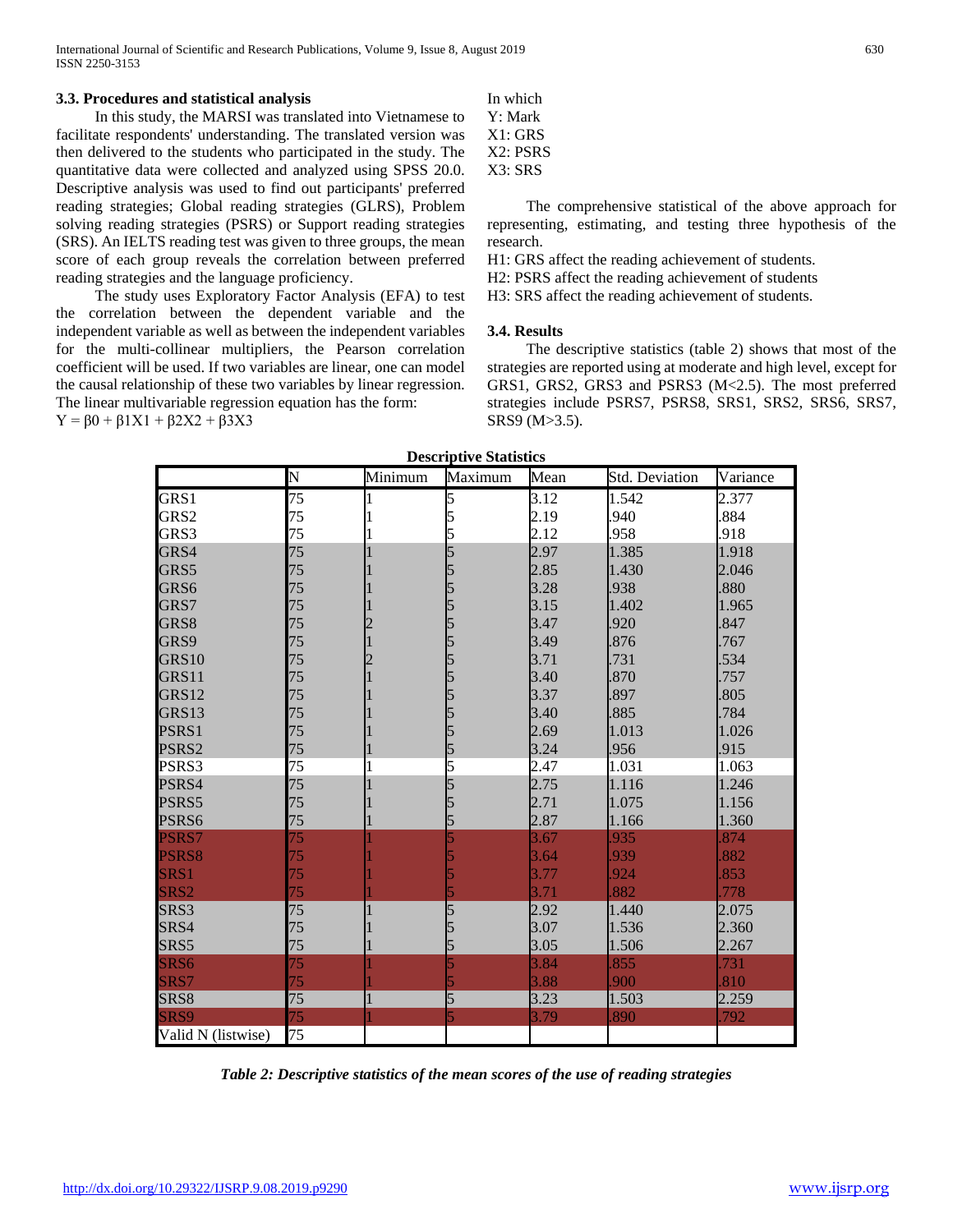In this research, the factor analysis process is repeated in 2 rounds due to the cross-factor loading of the variables. In all 2 rounds of the factor analysis process, KMO is about 0.8 (>0.5) with statistical significance (sig = .000) and each Total Varian Explained is over 70% (>50%) which prove the appropriateness of factor analysis.

 In the first round, 4 initial components are converted into 4 components. 10 items are deleted because of cross-loading factor and 20 remaining items are kept for the next step. Finally, these 20 items are tested again in the final round.

# **KMO and Bartlett's Test**

| Kaiser-Meyer-Olkin Measure of Sampling Adequacy. | .839               |          |
|--------------------------------------------------|--------------------|----------|
|                                                  | Approx. Chi-Square | 1293.541 |
| <b>Bartlett's Test of Sphericity</b>             | - Df               | 190      |
|                                                  | Sig.               | .000     |

*Table 3: KMO and Bartlett's test*

| Component Initial Eigenvalues |       |                           |                             | Extraction<br>Loadings | Sums                      | of                   | Squared Rotation<br>Loadings | Sums             | Squared<br>of        |
|-------------------------------|-------|---------------------------|-----------------------------|------------------------|---------------------------|----------------------|------------------------------|------------------|----------------------|
|                               | Total | $\frac{0}{0}$<br>Variance | of Cumulative Total<br>$\%$ |                        | $\frac{0}{0}$<br>Variance | ofCumulative<br>$\%$ | Total                        | $\%$<br>Variance | ofCumulative<br>$\%$ |
|                               | 6.515 | 32.573                    | 32.573                      | 6.515                  | 32.573                    | 32.573               | 5.507                        | 27.537           | 27.537               |
| $\overline{\mathbf{c}}$       | 4.830 | 24.149                    | 56.723                      | 4.830                  | 24.149                    | 56.723               | 4.921                        | 24.604           | 52.140               |
| 3                             | 3.141 | 15.706                    | 72.429                      | 3.141                  | 15.706                    | 72.429               | 4.058                        | 20.289           | 72.429               |
| 4                             | .840  | 4.198                     | 76.627                      |                        |                           |                      |                              |                  |                      |
| 5                             | 706   | 3.531                     | 80.158                      |                        |                           |                      |                              |                  |                      |
| 6                             | 640   | 3.198                     | 83.357                      |                        |                           |                      |                              |                  |                      |
| 7                             | 557   | 2.784                     | 86.140                      |                        |                           |                      |                              |                  |                      |
| 8                             | 458   | 2.290                     | 88.430                      |                        |                           |                      |                              |                  |                      |
| 9                             | 403   | 2.016                     | 90.446                      |                        |                           |                      |                              |                  |                      |
| 10                            | 366   | 1.830                     | 92.276                      |                        |                           |                      |                              |                  |                      |
| 11                            | 262   | 1.312                     | 93.588                      |                        |                           |                      |                              |                  |                      |
| 12                            | 214   | 1.070                     | 94.657                      |                        |                           |                      |                              |                  |                      |
| 13                            | 207   | 1.034                     | 95.692                      |                        |                           |                      |                              |                  |                      |
| 14                            | 191   | .954                      | 96.646                      |                        |                           |                      |                              |                  |                      |
| 15                            | 171   | .856                      | 97.502                      |                        |                           |                      |                              |                  |                      |
| 16                            | 164   | .820                      | 98.322                      |                        |                           |                      |                              |                  |                      |
| 17                            | 121   | .606                      | 98.927                      |                        |                           |                      |                              |                  |                      |
| 18                            | .094  | .469                      | 99.397                      |                        |                           |                      |                              |                  |                      |
| 19                            | .068  | .341                      | 99.738                      |                        |                           |                      |                              |                  |                      |
| 20                            | .052  | .262                      | 100.000                     |                        |                           |                      |                              |                  |                      |

### **Total Variance Explained**

Extraction Method: Principal Component Analysis. **Rotated Component Matrixa**

|                   | Component |      |      |
|-------------------|-----------|------|------|
|                   |           |      |      |
| GRS6              |           | .876 |      |
| GRS8              |           | .741 |      |
| GRS9              |           | .800 |      |
| GRS <sub>10</sub> |           | .845 |      |
| GRS11             |           | .704 |      |
| GRS12             |           | .876 |      |
| GRS13             |           | .923 |      |
| PSRS1             |           |      | .828 |
| PSRS2             |           |      | .790 |
| PSRS3             |           |      | .749 |
| PSRS5             |           |      | .877 |
| PSRS6             |           |      | 892  |
| PSRS7             | .791      |      |      |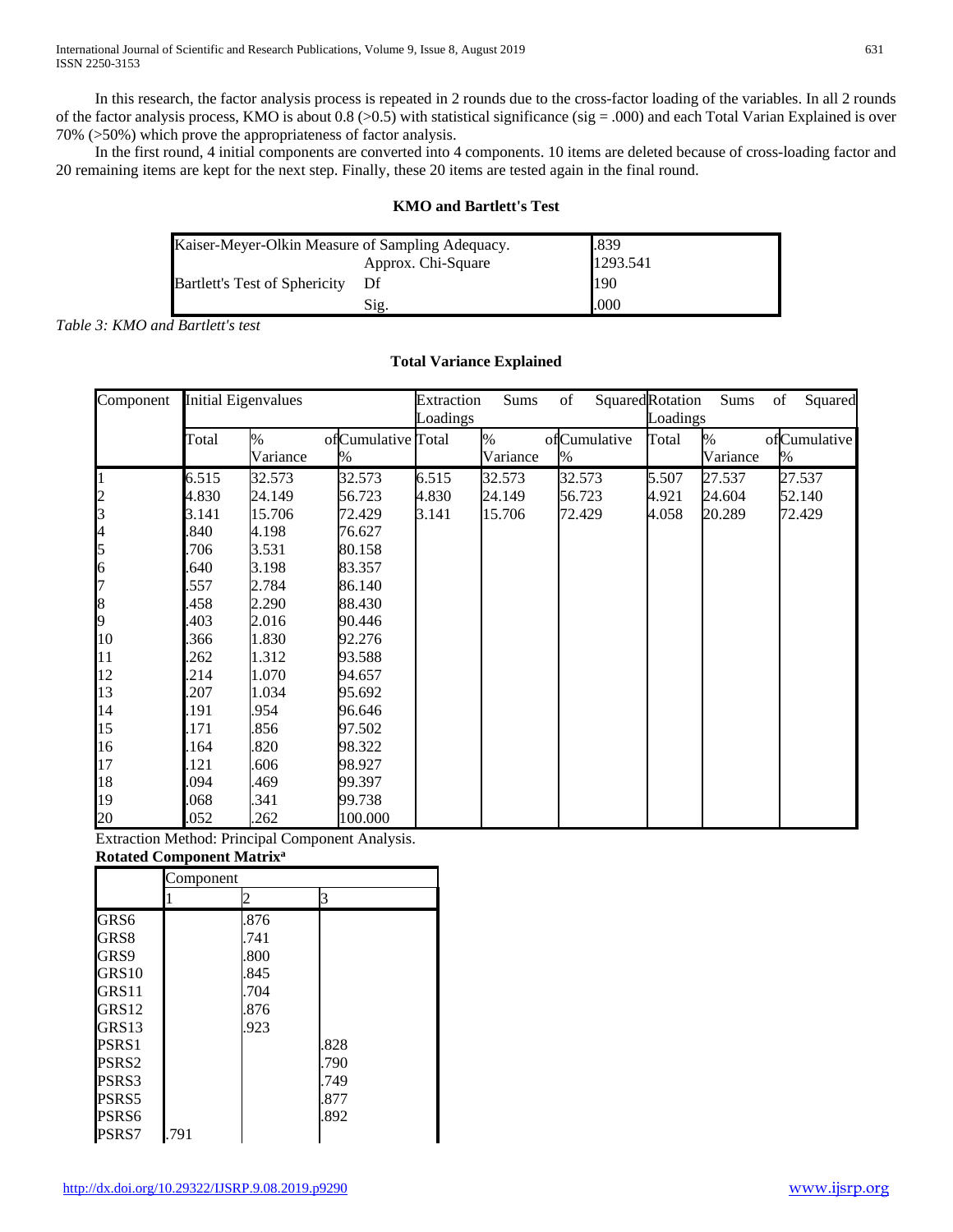| PSRS8            | .786 |      |
|------------------|------|------|
| SRS1             | .898 |      |
| SRS <sub>2</sub> | .889 |      |
| SRS6             | .896 |      |
| SRS7             | .906 |      |
| SRS9             | .912 |      |
| MAR <sub>2</sub> |      | .646 |

Extraction Method: Principal Component Analysis. Rotation Method: Varimax with Kaiser Normalization. a. Rotation converged in 4 iterations.

*Table 4: Total Variance Explained*

# **3.5. Hypothesis testing**

 The next step includes all the other dependent variables in the model together with the above control variables to assess the overall impact of these control variables on the reading achievement of students dependent variable. Table 5 shows that independent variables that account for 35.3% of the variation of the dependent variable.

# **Model Summary**

| Model | R                 | R Square Adjusted | Square       | R <sub>Std</sub> .<br>the Estimate | Error of Change Statistics<br>$\mathbb{R}$<br>Change | Square F Change | df1 | df2 | Sig.<br>Change |
|-------|-------------------|-------------------|--------------|------------------------------------|------------------------------------------------------|-----------------|-----|-----|----------------|
|       | .616 <sup>a</sup> | 370               | 252<br>. JJJ | 6849                               | 370                                                  | 14.464          |     |     | .000           |

a. Predictors: (Constant), SRS, GRS, PSRS **Coefficientsa**

| Model |             |       | Unstandardized Coefficients | Standardized<br>Coefficients |       | Sig. |  |  |  |
|-------|-------------|-------|-----------------------------|------------------------------|-------|------|--|--|--|
|       |             |       | Std. Error                  | Beta                         |       |      |  |  |  |
|       | (Constant)  | 1.663 | .543                        |                              | 3.063 | .003 |  |  |  |
|       | <b>GRS</b>  | .269  | .111                        | .228                         | 2.432 | .018 |  |  |  |
|       | <b>PSRS</b> | .520  | .094                        | 542                          | 5.532 | .000 |  |  |  |
|       | <b>SRS</b>  | .033  | .105                        | .030                         | .310  | .757 |  |  |  |

a. Dependent Variable: MAR2

### *Table 5: Variable summary*

The linear regression model expresses the correlation between the factors as follows: Mark = 1.663+0.269\*GRS+0.52\*PSRS

 The research results of the author are basically consistent with previous quantitative studies. The test results show that the reading achievement of students is influenced by 2 factors: (1) GRS; (2) PSRS

# IV. CONCLUSIONS

 The findings of the research show that participants use most reading strategies at moderate and high levels, except for GRS1, GRS2, GRS3 and PSRS3. The most preferred strategies include PSRS7, PSRS8, SRS1, SRS2, SRS6, SRS7, SRS9. The reading achievement is affected by GRS and PSRS. There is no significant different between the use of SRS and the reading achievement.

### **REFERENCES**

- [1] Aebersold, J., & Field, M.L. (1997). From Reader to Reading Teacher: Issues and Strategies for Second Language Classrooms. Cambridge, Cambridge UP.
- Barnett, M. (1989). "Teaching Reading Strategies: How Methodology Affects Course Articulation." Foreign Language Annals, 21, 109-21.
- [3] Carrell, P. and Eskey, D. (1988) *Interactive Approaches to Second Language Reading*. Cambridge: Cambridge University Press.
- [4] Day, R. and Bamford, J. (1998) *Extensive Reading in the Second Language Classroom*. Cambridge: Cambridge University Press.
- [5] Goodman, K.S. (1968). *The Psychological Nature of the Reading Process*. Detroit: Wayne State UP.
- [6] Goodman, K. (1976). "*Reading: A Psycholinguistic Guessing Game*", in H. Singer and R. Ruddell (eds) Theoretical Models and Processes of Reading. Newark, Del.: International Reading Association.
- [7] Gough, P.B. (1972). "*One Second of Reading*." In J.F. Kavanagh, & I.G. Mattingly (Eds.), Language by Ear and Eye (pp.332-358). Cambridge: Cambridge UP.
- [8] Graesser, A., Singer, M., & Trabasso, T. (1994). "*Constructing Inferences During Narrative Text Comprehension*." Psychological Review, 101, 1-25.
- [9] Kolers, P. (1972). "*Experiments in Reading*". Scientific American, 227/13, pp. 84 – 91.
- [10] Martinez-Lang, A. (1995). "Benefits of Keeping a Reading Journal in the Development of Second Language Reading Ability." Dimension, 65-79.
- [11] McCarthy, M. and Carter, R. (1994). Language as Discourse: Perspectives for Language Teaching. London: Longman.
- [12] McDonough, J. and Shaw, C. (2003). *Materials and Methods in ELT: A Teacher's Guide*. 2nd edition. Oxford: Blackwell.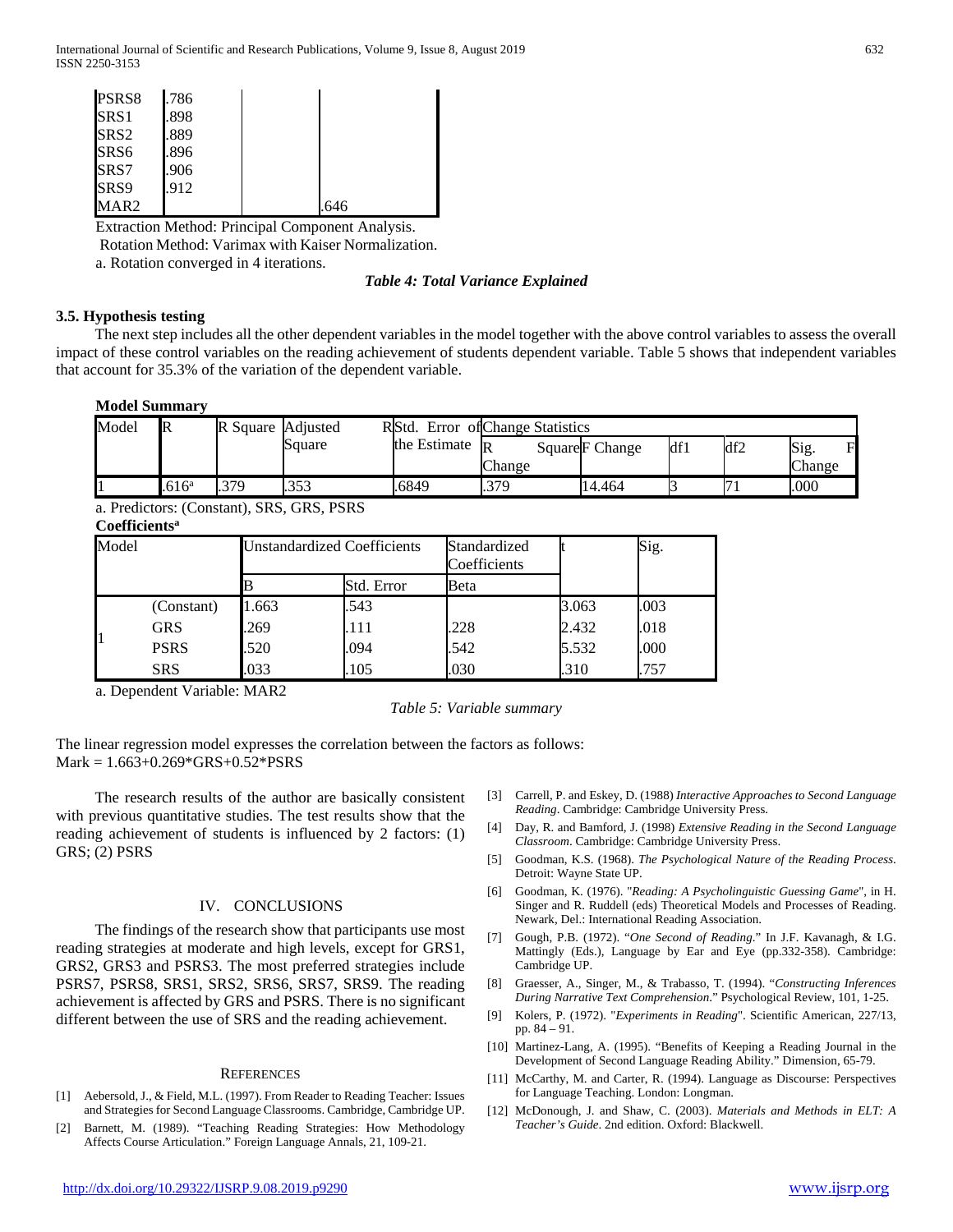- [13] McKoon, G., & Radcliff, R. (1992). "*Interference during Reading*." Psychological Review, 99, 440-460
- [14] Mokhtari, K., & Reichard, C. (2002). *Assessing students' metacognitive awareness of reading strategies*. Journal of Educational Psychology, 94 (2), 249-259.
- [15] Nunan, D. (1999). *Second Language Teaching and Learning*. Boston: Heinle & Heinle.
- [16] Nuttall, C. (1996). *Teaching Reading Skills in a Foreign Language*. 2nd edition. Oxford: Heinemann.
- [17] Olsen, M. & Gee, T. (1991). Content reading instruction in the primary grades: Perceptions and strategies. Reading Teacher. 45(4), 298-307.
- [18] Omaggio Hadley, A. (1979). "*Pictures and Second Language Comprehension: Do They Help?*" Foreign Language Annals, 12, 107-116.
- [19] Oxford, R. L. (1990). Language Learning Strategies: What every teacher should know. Newbury House Publishers.
- [20] Paris, S. and Hamilton, E. (2009) "*The Development of Children's Reading Comprehension*", in S. Israel and G. Duffy (eds) Handbook of Research on Reading Comprehension. New York: Taylor and Francis.
- [21] Pritchard, R. (1990). *The effects of cultural schemata on reading processing strategies*. Reading Research Quarterly, 25(4), 273-295.
- [22] Rumelhart, D. (1994). "*Toward an Interactive Model of Reading*", in R. Ruddell, M. RappRuddell and H. Singer (eds) *Theoretical Models and Processes of Reading*. Newark, DE: International Reading Association.
- [23] Shrum, J.L., & Glisan, E.W. (2000). *Teacher's Handbook*. Boston: Heinle & Heinle.
- [24] Smith, F. (1973) *Psycholinguistics and Reading*. New York: Holt, Rinehart & Winston.
- [25] Stanovich, K. (1980). "Toward an Interactive Compensatory Model of Individual Differences in the Development of Reading Fluency". Reading Research Quarterly,  $16/1$ , pp.  $32 - 71$ .
- [26] Zhang, Z. (1992). *English Reading Strategies*. Beijing: Transportation Press.

#### **AUTHORS**

**First Author** – Le Quang Dung, Ph.D, International School - Thai Nguyen University, Email: dunglq@tnu.edu.vn **Second Author** – Nguyen Thi Dieu Ha, Ph.D, School of Foreign Languages - Thai Nguyen University, Email: dieuha.sfl@tnu.edu.vn

# **APPENDIX A: (MARSI - ENGLISH VERSION)**

# **Metacognitive Awareness of Reading Strategies Inventory**

# **(MARSI) Version 1.0**

Kouider Mokhtari and Carla Reichard © 2002

# **DIRECTIONS**: Listed below are statements about what people do when they read academic or

schoolrelated materials such as textbooks, library books, etc. Five numbers follow each statement (1, 2, 3,

4, 5)

and each number means the following:

- **1** means "I **never or almost never** do this."
- **2** means "I do this **only occasionally."**
- **3** means "I **sometimes** do this." (About **50%** of the time.)
- **4** means "I **usually** do this."
- **5** means "I **always or almost always** do this."

After reading each statement, **circle the number** (1, 2, 3, 4, or 5) that applies to you using the scale

provided. Please note that there are **no right or wrong answers** to the statements in this inventory.

# **PART A: GLOBAL READING STRATEGIES**

| # | <b>STRATEGIES</b>                                            | <b>SCALE</b> |  |   |           |  |
|---|--------------------------------------------------------------|--------------|--|---|-----------|--|
|   | I have a purpose in mind when I read.                        |              |  |   | $\Delta$  |  |
|   | I think about what I know to help me understand what I read. |              |  |   | $\Lambda$ |  |
|   | I preview the text to see what it's about before reading it. |              |  | 2 |           |  |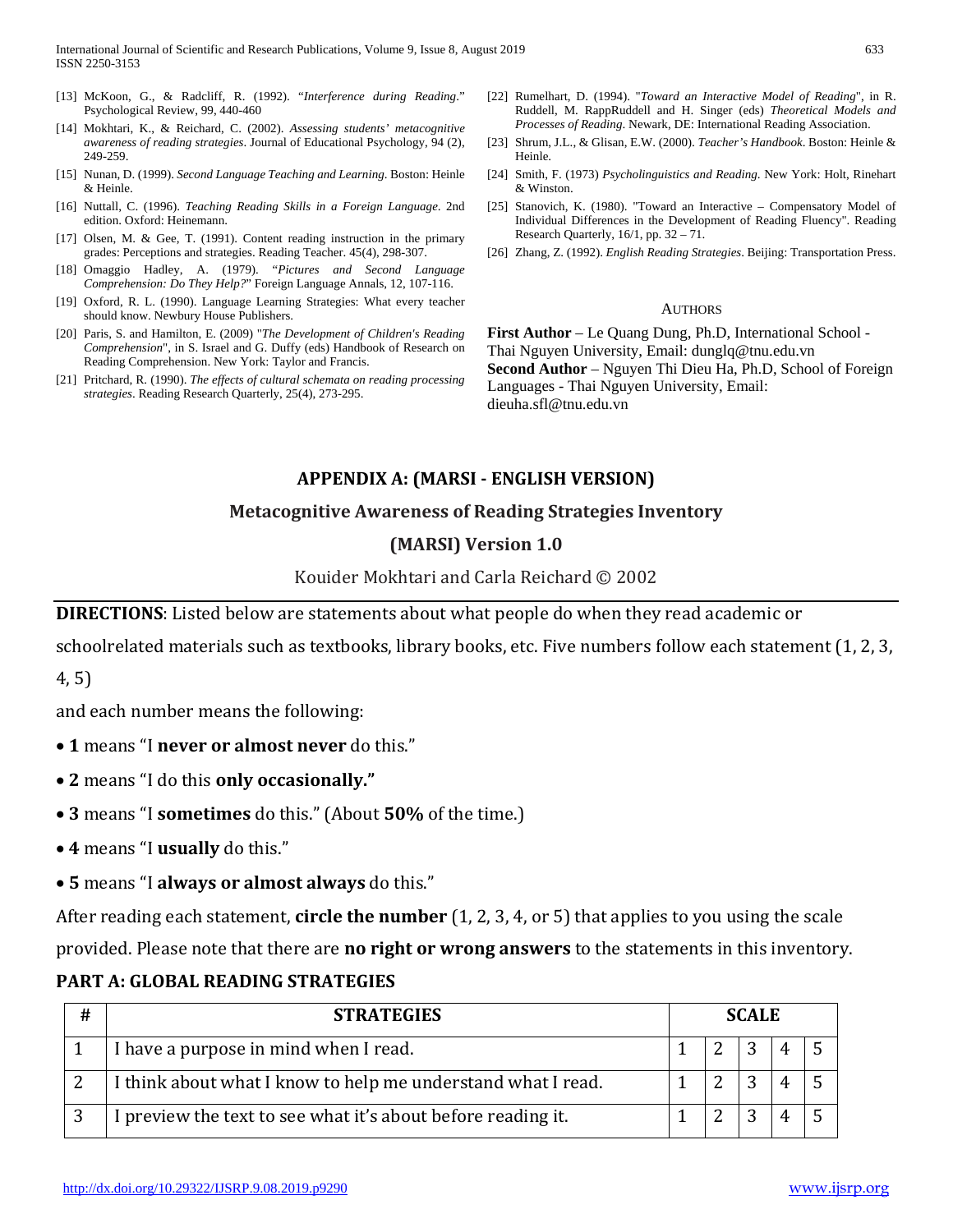| ISSN 2250-3153 |                                                                                     |              |                |   |                |   |
|----------------|-------------------------------------------------------------------------------------|--------------|----------------|---|----------------|---|
| $\overline{4}$ | I think about whether the content of the text fits my reading<br>purpose            | $\mathbf{1}$ | $\overline{2}$ | 3 | $\overline{4}$ | 5 |
| 5              | I skim the text first by noting characteristics like length and<br>organization.    | $\mathbf{1}$ | $\overline{2}$ | 3 | 4              | 5 |
| 6              | I decide what to read closely and what to ignore.                                   | $\mathbf{1}$ | $\overline{2}$ | 3 | $\overline{4}$ | 5 |
| $\overline{7}$ | I use tables, figures, and pictures in text to increase my<br>understanding         | 1            | 2              | 3 | $\overline{4}$ | 5 |
| 8              | I use context clues to help me better understand what I'm reading.                  | $\mathbf{1}$ | $\overline{2}$ | 3 | $\overline{4}$ | 5 |
| 9              | I use typographical aids like bold face and italics to identify key<br>information. | $\mathbf{1}$ | $\overline{2}$ | 3 | $\overline{4}$ | 5 |
| 10             | I critically analyze and evaluate the information presented in the<br>text.         | $\mathbf{1}$ | $\overline{2}$ | 3 | $\overline{4}$ | 5 |
| 11             | I check my understanding when I come across conflicting<br>information              | $\mathbf{1}$ | $\overline{2}$ | 3 | $\overline{4}$ | 5 |
| 12             | I try to guess what the material is about when I read                               | $\mathbf{1}$ | $\overline{2}$ | 3 | $\overline{4}$ | 5 |
| 13             | I check to see if my guesses about the text are right or wrong                      | $\mathbf{1}$ | 2              | 3 | $\overline{4}$ | 5 |
|                | $\alpha$ i ad c $\alpha$ ade                                                        |              |                |   |                |   |

# **GLOB SCORE**

# **GLOB MEAN**

# **PART B: PROBLEM SOLVING READING STRATEGIES**

| #              | <b>STRATEGIES</b>                                                           |                |                | <b>SCALE</b> |   |   |
|----------------|-----------------------------------------------------------------------------|----------------|----------------|--------------|---|---|
| $\mathbf{1}$   | I read slowly but carefully to be sure I understand what I'm reading        | $\mathbf{1}$   | 2              | 3            | 4 | 5 |
| $\overline{2}$ | I try to get back on track when I lose concentration                        | $\mathbf{1}$   | 2              | 3            | 4 | 5 |
| 3              | I adjust my reading speed according to what I'm reading                     | 1              | $\overline{2}$ | 3            | 4 | 5 |
| $\overline{4}$ | When text becomes difficult, I pay closer attention to what I'm<br>reading. | $\mathbf{1}$   | $\overline{2}$ | 3            | 4 | 5 |
| 5              | I stop from time to time and think about what I'm reading.                  | $\mathbf{1}$   | $\overline{2}$ | 3            | 4 | 5 |
| 6              | I try to picture or visualize information to help remember what I<br>read.  | 1              | 2              | 3            | 4 | 5 |
| 7              | When text becomes difficult, I re-read to increase my understanding.        | $\mathbf{1}$   | $\overline{2}$ | 3            | 4 | 5 |
| 8              | I try to guess the meaning of unknown words or phrases                      | $\overline{1}$ | 2              | 3            | 4 |   |
|                | <b>PROB SCORE</b>                                                           |                |                |              |   |   |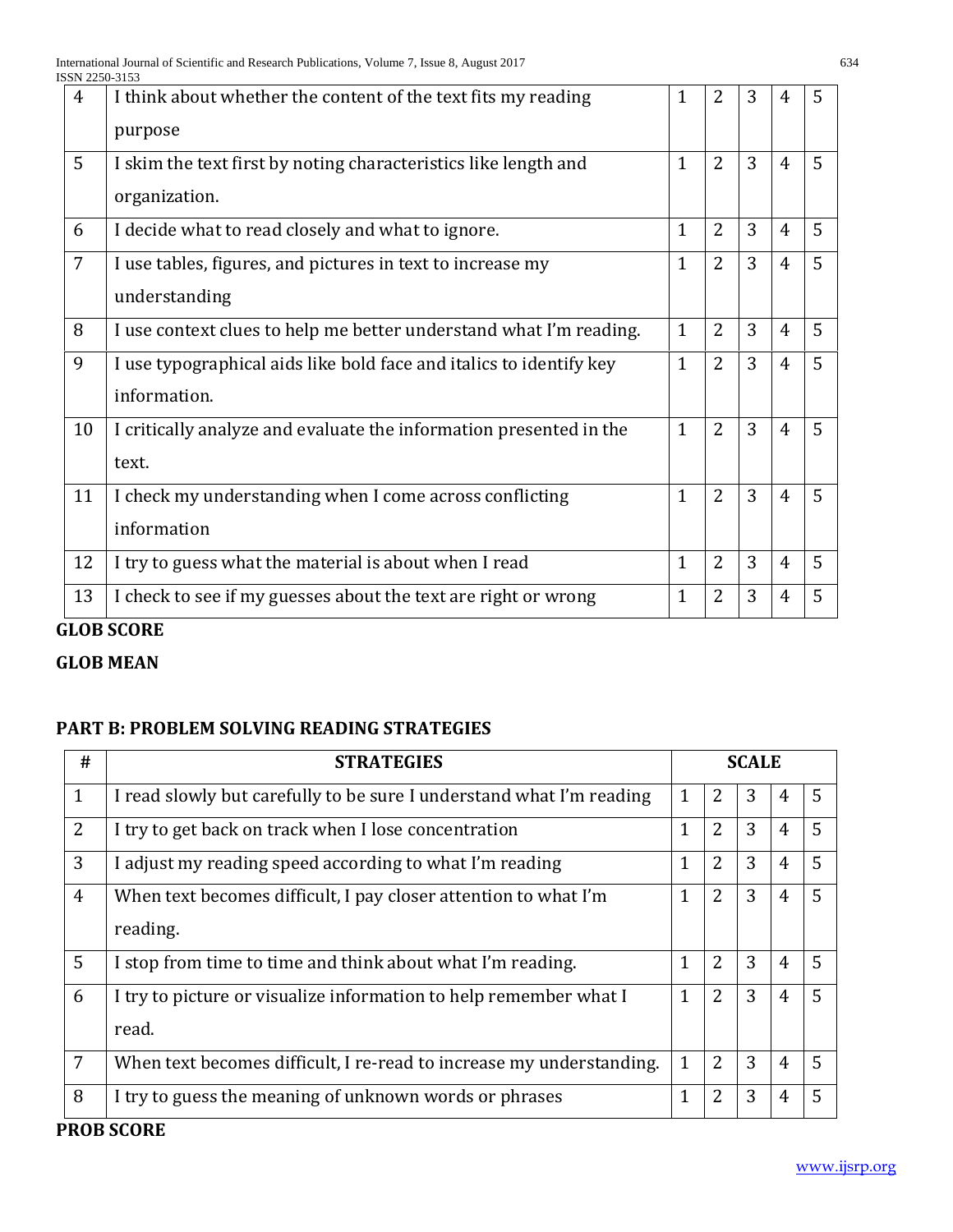# **PROB MEAN**

# **PART C: SUPPORT READING STRATEGIES**

| #                   | <b>STRATEGIES</b>                                                        | <b>SCALE</b> |                |   |                |                |
|---------------------|--------------------------------------------------------------------------|--------------|----------------|---|----------------|----------------|
| $\mathbf{1}$        | I take notes while reading to help me understand what I read             | $\mathbf{1}$ | 2              | 3 | $\overline{4}$ | $\overline{5}$ |
| $\overline{2}$      | When text becomes difficult, I read aloud to help me understand          | $\mathbf{1}$ | $\overline{2}$ | 3 | $\overline{4}$ | 5              |
|                     | what I read                                                              |              |                |   |                |                |
| 3                   | I summarize what I read to reflect on important information in the       | $\mathbf{1}$ | $\overline{2}$ | 3 | $\overline{4}$ | 5              |
|                     | text.                                                                    |              |                |   |                |                |
| $\overline{4}$      | I discuss what I read with others to check my understanding.             | $\mathbf{1}$ | $\overline{2}$ | 3 | $\overline{4}$ | 5              |
| 5                   | I underline or circle information in the text to help me remember it.    | $\mathbf{1}$ | $\overline{2}$ | 3 | $\overline{4}$ | 5              |
| 6                   | I use reference materials such as dictionaries to help me understand     | $\mathbf{1}$ | $\overline{2}$ | 3 | $\overline{4}$ | 5              |
|                     | what I read                                                              |              |                |   |                |                |
| $\overline{7}$      | I paraphrase (restate ideas in my own words) to better understand        | $\mathbf{1}$ | $\overline{2}$ | 3 | $\overline{4}$ | $\overline{5}$ |
|                     | what I read.                                                             |              |                |   |                |                |
| 8                   | I go back and forth in the text to find relationships among ideas in it. | $\mathbf{1}$ | $\overline{2}$ | 3 | $\overline{4}$ | 5              |
| 9                   | I ask myselfquestions I like to have answered in the text                | $\mathbf{1}$ | $\overline{2}$ | 3 | $\overline{4}$ | 5              |
| CIID C <i>C</i> ODE |                                                                          |              |                |   |                |                |

**SUP SCORE**

**SUP MEAN**

# **Metacognitive Awareness of Reading Strategies Inventory SCORING RUBRIC**

Student Name: \_\_\_\_\_\_\_\_\_\_\_\_\_\_\_\_\_\_\_ Date: \_\_\_\_\_\_\_\_\_\_\_\_\_\_\_\_

1. Write your response to each statement (i.e., 1, 2, 3, 4, or 5) in each of the blanks.

2. Add up the scores under each column. Place the result on the line under each column.

3. Divide the score by the number of statements in each column to get the average for each subscale.

4. Calculate the average for the inventory by adding up the subscale scores and dividing by 30.